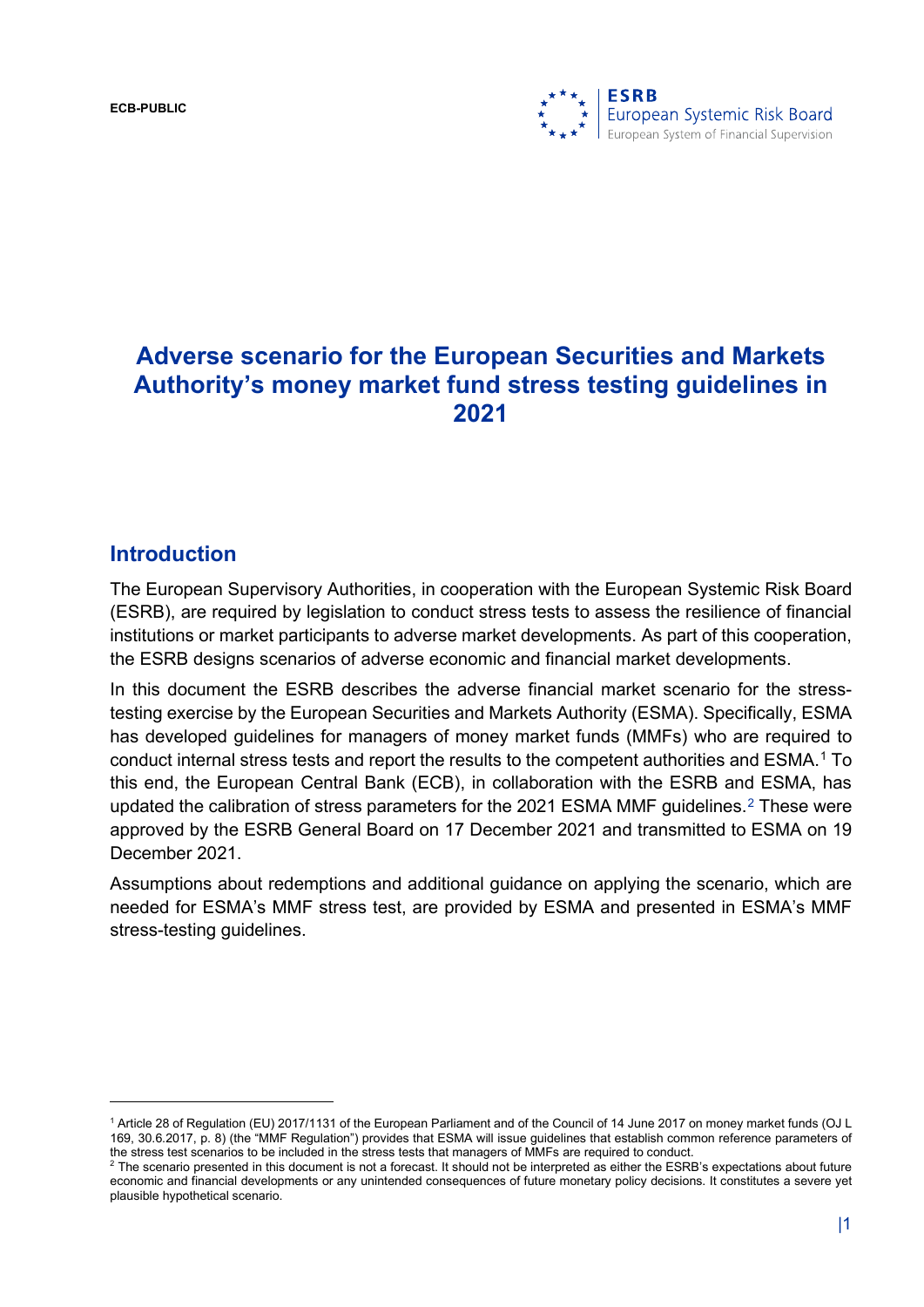### **Scenario methodology and calibration**

This section discusses the calibration methodology and the main sources of risk that lead to the adverse scenario, as well as the key features that ESMA considers relevant to the MMF sector. The calibration of the scenario has benefited from interactions with ESMA and from discussions with ESRB member institutions.

#### **Calibration methodology**

The methodology for the scenario calibration is based on a non-parametric application of a multivariate copula model, as used in previous stress tests such as those conducted under the 2020 ESMA MMF stress-testing guidelines.<sup>[3](#page-1-0)</sup> The scenario is the outcome of several simulations based on different triggers that reflect the main sources of financial stability risks, with a special focus on corporate and government credit spreads, swap rates, foreign exchange rates and securitisations in the European Union and other advanced economies. The calibration sample and probability of the triggering events have been set in close collaboration with ESMA to reflect the main features of the scenario as motivated by the current risk landscape identified by the ESRB General Board. More precisely, the sample period chosen for the calibration spans from January 2004[4](#page-1-1) to August 2021 and the probability of the triggering events is set over the horizon of one quarter for all the tables in the scenario with exception of the one referring to liquidity shocks, which has been calibrated over a five-day horizon. The shocks reported should be interpreted as one-off, instantaneous and permanent shifts in asset prices relative to their cutoff date levels, as specified in ESMA's guidelines.

#### **Scenario**

The scenario reflects the ESRB's assessment of prevailing sources of systemic risks identified for the EU financial system as at December 2021. These include: (i) an increase in the number of insolvencies in the private sector due to a weaker-than-expected economic recovery, (ii) rising credit risk and profitability and solvency pressures on banks, insurers and pension schemes in the light of the COVID-19 crisis, (iii) a re-emergence of sovereign financing risk and debt sustainability concerns, and (iv) disorderly asset price adjustments with episodes of market disruptions and high levels of volatility.

The adverse scenario is calibrated to be severe, and consistent with the uncertainty about the rollout and effectiveness of vaccines with respect to virus mutations and with the persistence of global supply chain problems. In the adverse scenario, liquidity and solvency pressures in the non-financial corporate (NFC) sector become more broad-based and severe as the economic recovery slows. In such a scenario, a renewed deterioration in cash flows and a rising debt burden trigger a surge in defaults in the NFC sector. The distress in this sector spills over

<span id="page-1-0"></span><sup>&</sup>lt;sup>3</sup> See ESRB (2019), "Technical note on the Financial Shock Simulator (FSS)", February.

<span id="page-1-1"></span><sup>4</sup> The model uses daily data and the majority of time series have sufficient data as at 2004.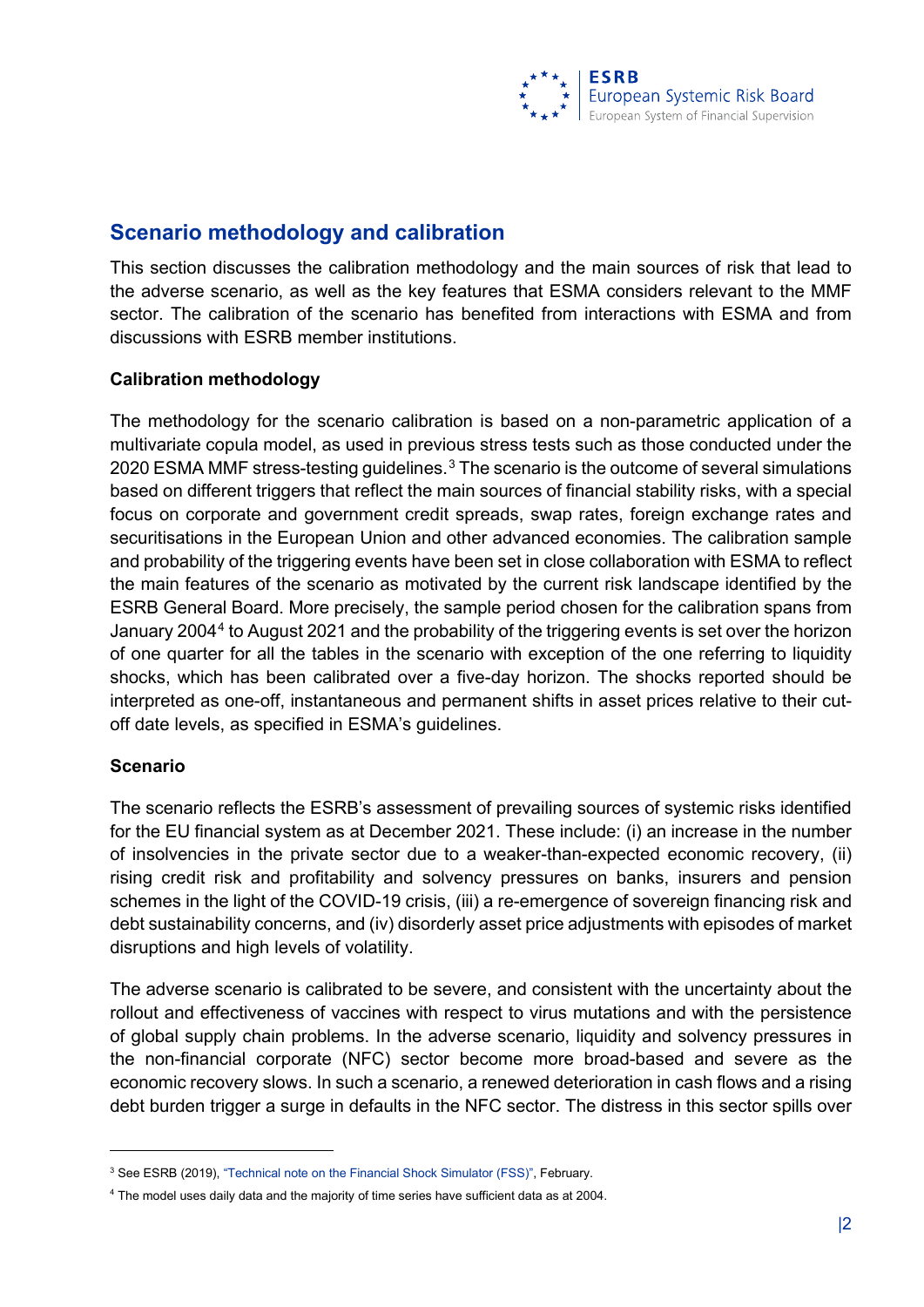to the financial system through rising credit risk on bank balance sheets and concomitant pressure on bank profitability and capital ratios. This in turn leads to a tightening of financing conditions and reduces lending to the real economy. This will also affect MMFs, which play a role in banks' and non-banks' cash and liquidity management and offer the possibility to redeem at short notice (daily or even intraday frequency). For example, at the onset of the COVID-19 pandemic, euro area MMFs invested in private debt experiencing unexpected outflows of more than 10% of assets under management.<sup>[5](#page-2-0)</sup> This stress led them to let short-term assets mature and if that was not sufficient to sell them. So, severe stress in the MMF sector may spill over to those sectors that are reliant on MMFs to manage their liquidity.

The adverse scenario also assumes an upward trend of risk-free rates on account of a rise in inflation rates and inflation expectations that is more protracted than anticipated. Countries' fiscal positions continue to deteriorate by more than expected as a result of the prolonged health crisis and the extension of public support programmes. This gives rise to renewed concerns about the sustainability of public debt in some countries. Together with rising inflation expectations, these concerns trigger a sharp increase in risk premia and a widening of credit spreads worldwide.

In the adverse scenario, the above-mentioned developments are captured looking at the  $99<sup>th</sup>$ percentile of the distribution. Countries with an elevated debt burden and unfavourable debt dynamics are particularly affected, which increases sovereign spreads. In addition to a rise in risk premia, countries with less deep and liquid sovereign bond market are also severely affected by the increase in liquidity risk premia in sovereign bond yields. This increase also reflects the prudential valuation of financial instruments held at fair value, which are significantly affected by market volatility, amplifying the severity of the liquidity shocks. In addition, the dispersion of sovereign bond yields across the European Union increases on account of crosscountry heterogeneity in primary deficits, debt levels and potential growth rates as well as the differences in the structure of sovereign bond markets. Rising government bond yields spill over to other asset classes, including corporate bonds. The tightening of financing conditions creates an adverse feedback loop between the financial system and the real economy.

<span id="page-2-0"></span><sup>&</sup>lt;sup>5</sup> See ESRB (2021), ["Issues note on systemic vulnerabilities of and preliminary policy considerations to reform money market funds"](https://www.esrb.europa.eu/pub/pdf/reports/esrb.report.210701_Issues_note_on_systemic_vulnerabilities%7Edb0345a618.en.pdf?2dd3042e73ba181b920937e136440f94). June.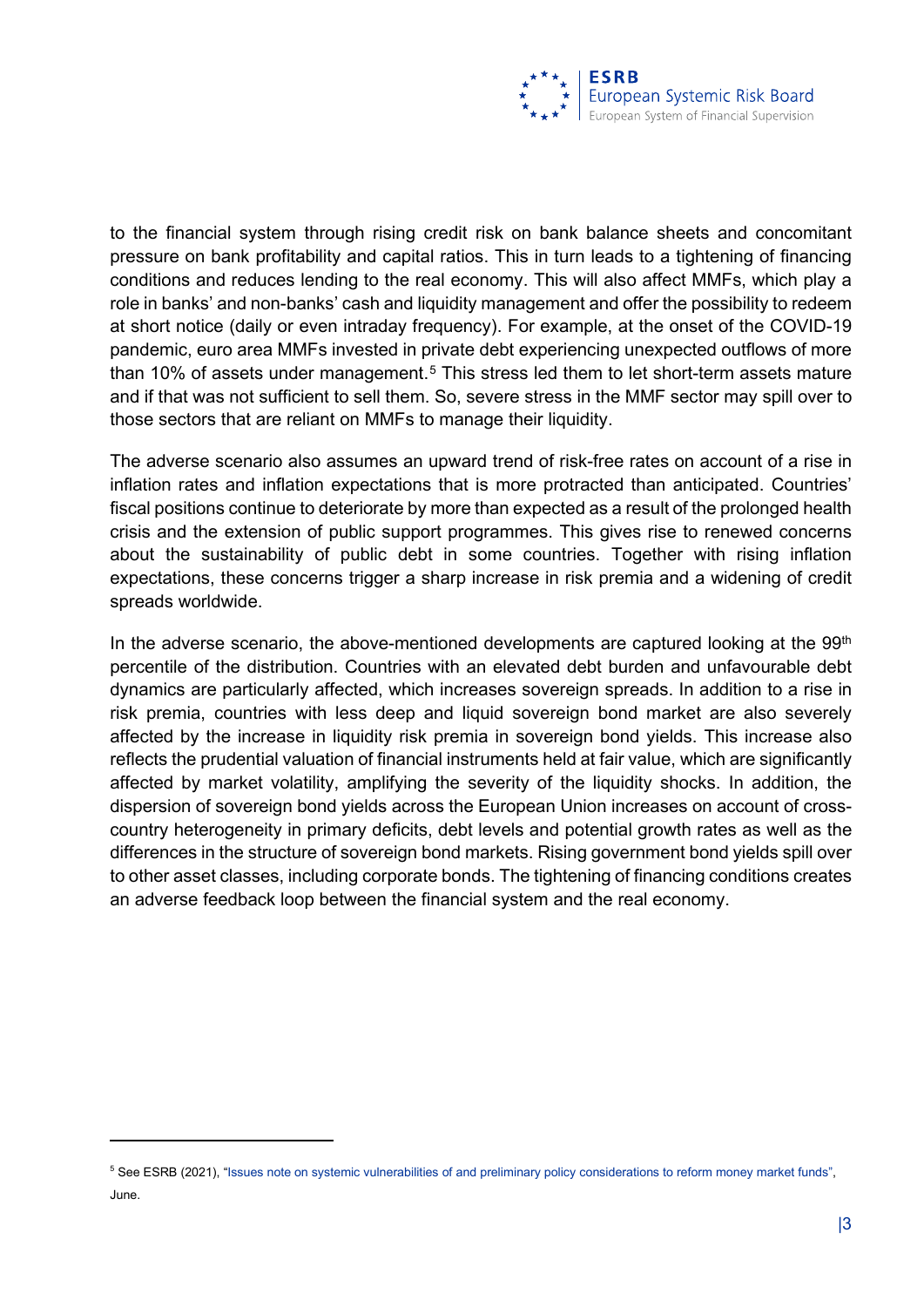

#### **Annex A**

#### **Table A.1: Shocks to swap rates**

| <b>Shocks to interest rate yields</b>  |                       |                                                    |                |                |                |           |     |
|----------------------------------------|-----------------------|----------------------------------------------------|----------------|----------------|----------------|-----------|-----|
| <b>Absolute changes (basis points)</b> |                       |                                                    |                |                |                |           |     |
| <b>Geographic area</b>                 | Country               | <b>Description</b>                                 | 1 <sub>M</sub> | 3M             | 6M             | <b>1Y</b> | 2Y  |
| EU                                     | <b>Euro</b> area      | Interest rate swap on the EUR (euro)               | 31             | 33             | 37             | 50        | 50  |
| EU                                     | Bulgaria              | Interest rate swap on the BGN (Bulgarian lev)      | 31             | 33             | 37             | 50        | 50  |
| EU                                     | <b>Czech Republic</b> | Interest rate swap on the HRK (Croatian kuna)      | 31             | 33             | 37             | 50        | 50  |
| EU                                     | <b>Denmark</b>        | Interest rate swap on the CZK (Czech koruna)       | 31             | 33             | 37             | 50        | 50  |
| EU                                     | Croatia               | Interest rate swap on the DKK (Danish krone)       | 31             | 33             | 37             | 50        | 50  |
| EU                                     | <b>Hungary</b>        | Interest rate swap on the HUF (Hungarian forint)   | 54             | 54             | 61             | 81        | 81  |
| EU                                     | Poland                | Interest rate swap on the PLN (Polish zloty)       | 31             | 33             | 37             | 50        | 50  |
| EU                                     | Romania               | Interest rate swap on the RON (Romanian leu)       | 24             | 25             | 30             | 40        | 47  |
| EU                                     | Sweden                | Interest rate swap on the SEK (Swedish krona)      | 12             | 12             | 14             | 19        | 25  |
| <b>Rest of Europe</b>                  | <b>United Kingdom</b> | Interest rate swap on the GBP (British pound)      | 43             | 43             | 48             | 64        | 71  |
| <b>Rest of Europe</b>                  | <b>Iceland</b>        | Interest rate swap on the ISK (Icelandic króna)    |                |                |                |           |     |
| <b>Rest of Europe</b>                  | <b>Norway</b>         | Interest rate swap on the NOK (Norwegian krone)    | 7              | 7              | 7              | 10        | 16  |
| <b>Rest of Europe</b>                  | <b>Russia</b>         | Interest rate swap on the RUB (Russian ruble)      | 19             | 20             | 24             | 32        | 40  |
| <b>Rest of Europe</b>                  | <b>Switzerland</b>    | Interest rate swap on the CHF (Swiss franc)        | 12             | 12             | 14             | 18        | 22  |
| <b>Rest of Europe</b>                  | Turkey                | Interest rate swap on the TRY (Turkish lira)       | 30             | 32             | 39             | 51        | 66  |
| North America                          | Canada                | Interest rate swap on the CAD (Canadian dollar)    | 20             | 20             | 22             | 29        | 38  |
| North America                          | <b>United States</b>  | Interest rate swap on the USD (US dollar)          | 35             | 35             | 39             | 52        | 61  |
| <b>Australia and Pacific</b>           | <b>Australia</b>      | Interest rate swap on the AUD (Australian dollar)  | 19             | 19             | 22             | 29        | 38  |
| <b>Australia and Pacific</b>           | <b>New Zealand</b>    | Interest rate swap on the NZD (New Zealand dollar) |                |                |                |           |     |
| South and Central America              | Brazil                | Interest rate swap on the BRL (Brazilian real)     |                |                |                |           |     |
| South and Central America              | Chile                 | Interest rate swap on the CLP (Chilean peso)       | 54             | 54             | 61             | 81        | 100 |
| South and Central America              | Colombia              | Interest rate swap on the COP (Colombian peso)     | 31             | 31             | 35             | 47        | 60  |
| South and Central America              | Mexico                | Interest rate swap on the MXN (Mexican peso)       | 45             | 45             | 51             | 68        | 70  |
| Asia                                   | China                 | Interest rate swap on the CNY (Chinese yuan)       | 6              | 6              | $\overline{7}$ | 9         | 9   |
| Asia                                   | <b>Hong Kong</b>      | Interest rate swap on the HKD (Hong Kong dollar)   | 32             | 34             | 41             | 55        | 69  |
| Asia                                   | India                 | Interest rate swap on the INR (Indian rupee)       | 41             | 44             | 52             | 69        | 85  |
| Asia                                   | Japan                 | Interest rate swap on the JPY (Japanese yen)       | $\overline{2}$ | $\overline{2}$ | $\overline{2}$ | 3         | 5   |
| Asia                                   | <b>Korea</b>          | Interest rate swap on the KRW (South Korean won)   | 21             | 22             | 27             | 35        | 45  |
| Asia                                   | <b>Malaysia</b>       | Interest rate swap on the MYR (Malaysian ringgit)  | 20             | 20             | 23             | 30        | 38  |
| Asia                                   | <b>Singapore</b>      | Interest rate swap on the SGD (Singapore dollar)   | 35             | 35             | 40             | 53        | 59  |
| Asia                                   | <b>Thailand</b>       | Interest rate swap on the THB (Thai baht)          | 36             | 36             | 41             | 55        | 59  |
| Africa                                 | South Africa          | Interest rate swap on the ZAR (South African rand) | 5              | 5              | 5              | 7         | 8   |
| EU                                     | <b>All countries</b>  | Default value                                      | 28             | 29             | 33             | 44        | 46  |
| Other advanced economies               | All countries         | Default value                                      | 20             | 20             | 22             | 29        | 36  |
| <b>Emerging markets</b>                | All countries         | Default value                                      | 30             | 31             | 36             | 48        | 57  |

Note: The grey cells indicate data are not available.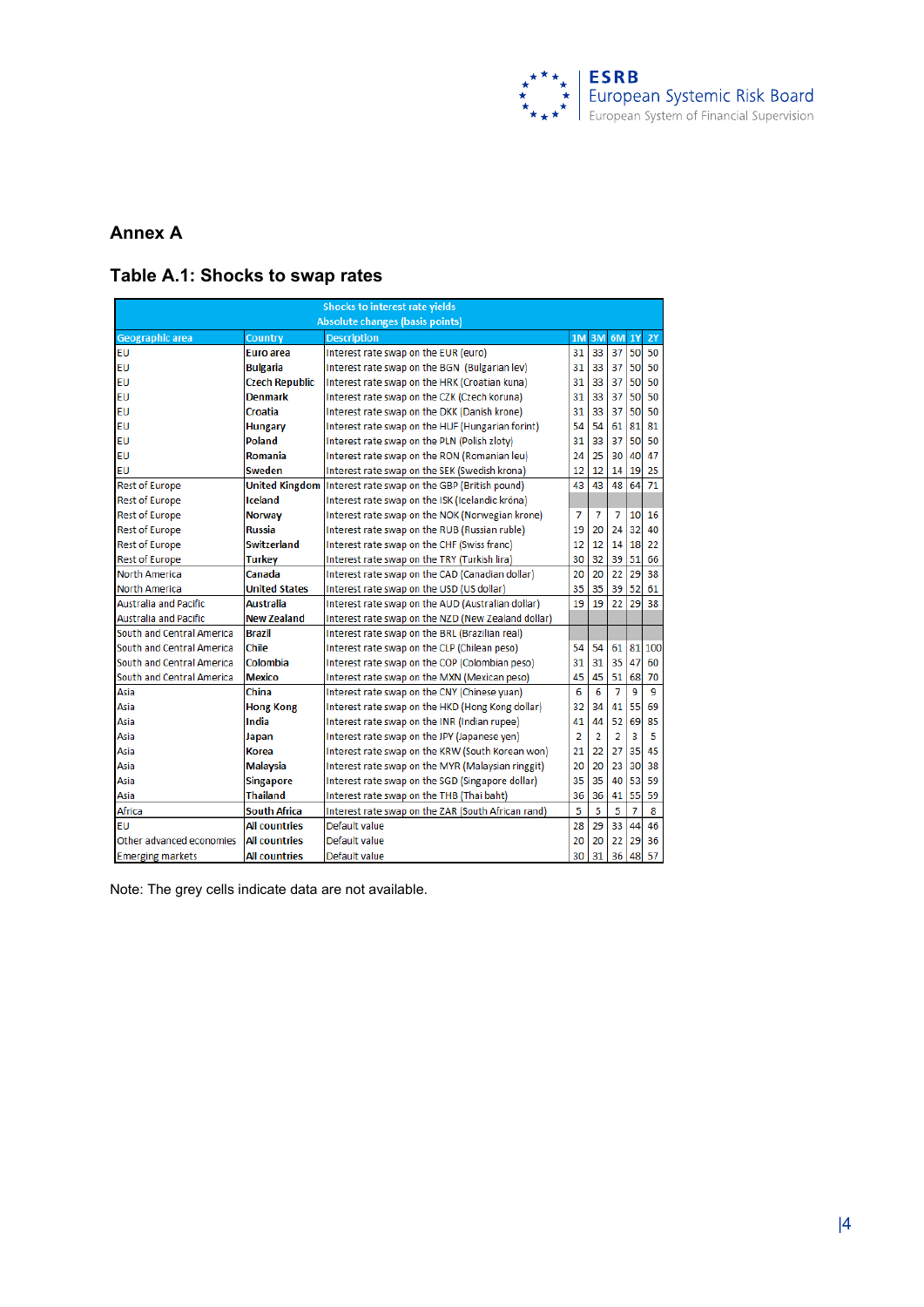

| Shocks to government bond yields<br><b>Absolute changes (basis points)</b> |                                       |     |     |           |           |
|----------------------------------------------------------------------------|---------------------------------------|-----|-----|-----------|-----------|
| Geographic area                                                            | Country                               | 3M  | 6M  | <b>1Y</b> | <b>2Y</b> |
| EU                                                                         | <b>Belgium</b>                        | 83  | 92  | 121       | 122       |
| EU                                                                         | <b>Bulgaria</b>                       | 50  | 55  | 72        | 136       |
| <b>EU</b>                                                                  | <b>Czech Republic</b>                 | 137 | 154 | 205       | 206       |
| <b>EU</b>                                                                  | <b>Denmark</b>                        | 88  | 98  | 129       | 134       |
| <b>EU</b>                                                                  | Germany                               | 38  | 42  | 55        | 64        |
| <b>EU</b>                                                                  | <b>Ireland</b>                        | 85  | 95  | 125       | 129       |
| <b>EU</b>                                                                  | Greece                                | 85  | 95  | 125       | 180       |
| <b>EU</b>                                                                  | <b>Spain</b>                          | 107 | 120 | 158       | 166       |
| <b>EU</b>                                                                  | France                                | 69  | 77  | 101       | 106       |
| <b>EU</b>                                                                  | Croatia                               | 64  | 72  | 94        | 108       |
| <b>EU</b>                                                                  | <b>Italy</b>                          | 118 | 133 | 175       | 188       |
| <b>EU</b>                                                                  | <b>Cyprus</b>                         | 110 | 123 | 163       | 171       |
| <b>EU</b>                                                                  | Latvia                                | 63  | 70  | 92        | 105       |
| <b>EU</b>                                                                  | I ithuania.                           | 65  | 73  | 95        | 114       |
| <b>EU</b>                                                                  | Luxembourg                            | 39  | 43  | 56        | 62        |
| <b>EU</b>                                                                  | <b>Hungary</b>                        | 127 | 143 | 188       | 202       |
| <b>EU</b>                                                                  | <b>Malta</b>                          | 78  | 87  | 115       | 126       |
| <b>EU</b>                                                                  | <b>Netherlands</b>                    | 59  | 65  | 85        | 88        |
| <b>EU</b>                                                                  | Austria                               | 80  | 89  | 117       | 131       |
| <b>EU</b>                                                                  | Poland                                | 131 | 147 | 194       | 215       |
| <b>EU</b>                                                                  | <b>Portugal</b>                       | 94  | 105 | 138       | 142       |
| <b>EU</b>                                                                  | Romania                               | 92  | 102 | 135       | 139       |
| <b>EU</b>                                                                  | Slovenia                              | 58  | 65  | 85        | 89        |
| <b>EU</b>                                                                  | Slovakia                              | 92  | 102 | 135       | 136       |
| EU                                                                         | <b>Finland</b>                        | 72  | 80  | 97        | 114       |
| <b>EU</b>                                                                  | Sweden                                | 64  | 71  | 93        | 104       |
| <b>EA</b> (weighted averages)                                              | Euro area (weighted averages)         | 73  | 82  | 108       | 116       |
| <b>EU</b> (weighted averages)                                              | EU (weighted averages)                | 77  | 86  | 114       | 123       |
| Advanced economies                                                         | <b>United Kingdom</b>                 | 68  | 75  | 99        | 100       |
| <b>Advanced economies</b>                                                  | <b>Switzerland</b>                    | 24  | 27  | 37        | 40        |
| Advanced economies                                                         | <b>Norway</b>                         | 57  | 65  | 79        | 86        |
| Advanced economies                                                         | <b>Iceland</b>                        | 40  | 44  | 59        | 64        |
| Advanced economies                                                         | Liechtenstein                         | 40  | 44  | 59        | 64        |
| Advanced economies                                                         | <b>United States</b>                  | 77  | 86  | 115       | 125       |
| Advanced economies                                                         | Japan                                 | 101 | 151 | 165       | 189       |
| Advanced economies                                                         | Advanced economies non-EU and non-US  | 52  | 66  | 80        | 89        |
| <b>Advanced economies</b>                                                  | Advanced economies (weighted average) | 60  | 72  | 91        | 99        |
| <b>Emerging markets</b>                                                    | <b>Emerging markets</b>               | 358 | 387 | 518       | 525       |
| World                                                                      | World                                 | 209 | 230 | 304       | 312       |

#### **Table A.2: Shocks to government bond yields**

Note: The weighted averages are based on real GDP and some missing values have been interpolated. "Advanced economies non-EU and non-US" refers to all other advanced economies (as defined by IMF).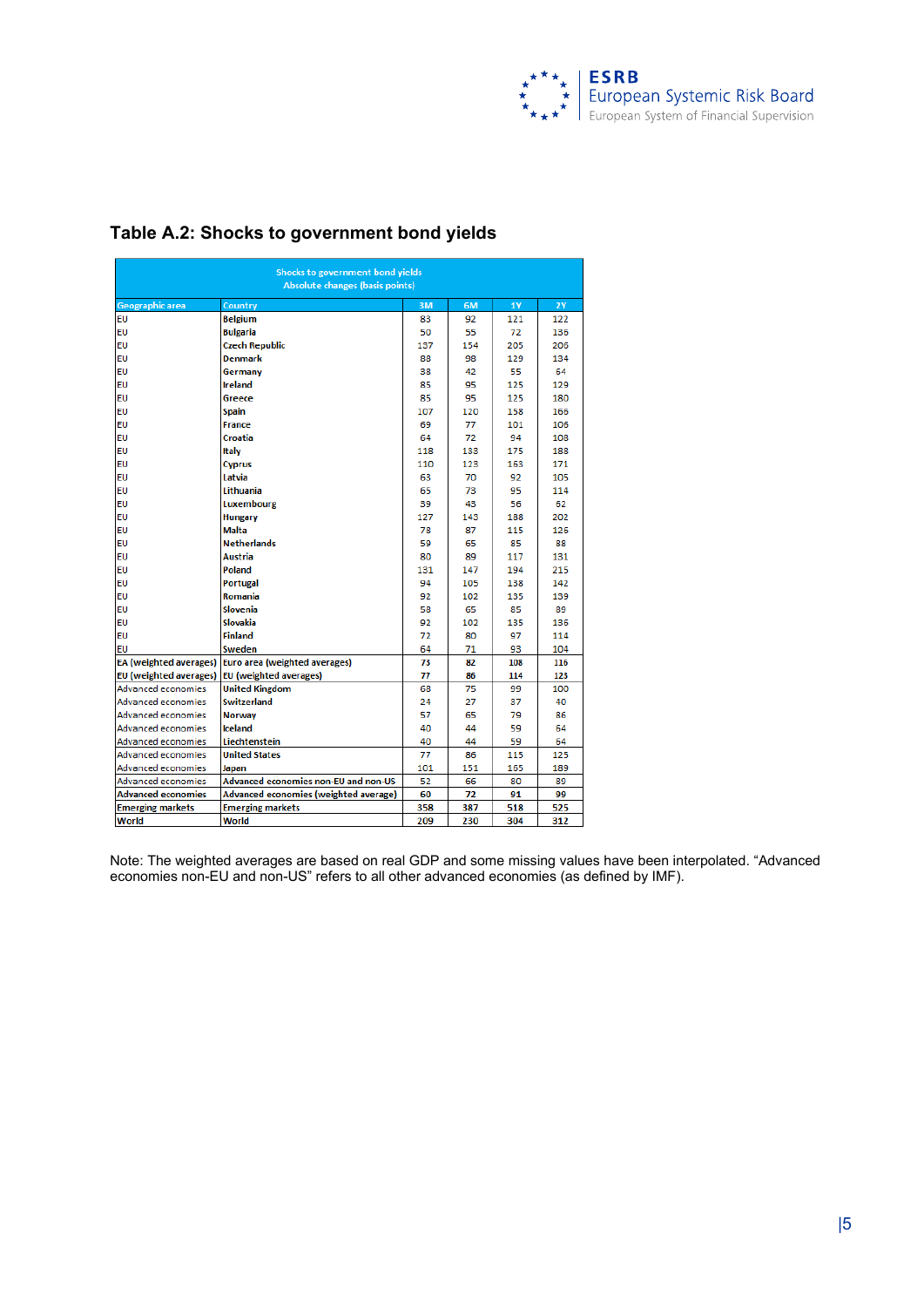

# **Table A.3: Shocks to foreign exchange rates (EUR appreciation against USD)**

| Shocks to FX (appreciation of the EUR against the USD)<br><b>Relative changes (%)</b> |                                                           |                           |              |  |  |
|---------------------------------------------------------------------------------------|-----------------------------------------------------------|---------------------------|--------------|--|--|
| <b>Geographic area</b>                                                                | <b>Description</b>                                        | <b>Exchange rate name</b> | <b>Shock</b> |  |  |
| EU                                                                                    | USDBGN represents 1 USD per x BGN (Bulgarian lev)         | <b>USDBGN</b>             | $-25.7$      |  |  |
| EU                                                                                    | EURCZK represents 1 EUR per x CZK (Czech koruna)          | <b>EURCZK</b>             | $-3.4$       |  |  |
| EU                                                                                    | EURHRK represents 1 EUR per x HRK (Croatian kune)         | <b>EURHRK</b>             | 1.5          |  |  |
| EU                                                                                    | EURHUF represents 1 EUR per x HUF (Hungarian forints)     | <b>EURHUF</b>             | $-7.0$       |  |  |
| EU                                                                                    | USDNOK represents 1 USD per x NOK (Norwegian krone)       | <b>USDNOK</b>             | $-23.5$      |  |  |
| EU                                                                                    | EURPLN represents 1 EUR per x PLN (Polish zloty)          | <b>EURPLN</b>             | $-4.8$       |  |  |
| EU                                                                                    | EURRON represents 1 EUR per x RON (Romanian leu)          | <b>EURRON</b>             | 0.0          |  |  |
| EU                                                                                    | EURRSD represents 1 EUR per x RSD (Serbian dinar)         | <b>EURRSD</b>             | $-2.7$       |  |  |
| EU                                                                                    | USDSEK represents 1 USD per x SEK (Swedish krona)         | <b>USDSEK</b>             | $-26.0$      |  |  |
| <b>Rest of Europe</b>                                                                 | EURCHF represents 1 EUR per x CHF (Swiss franc)           | <b>EURCHF</b>             | 3.9          |  |  |
| <b>Rest of Europe</b>                                                                 | EURRUB represents 1 EUR per x RUB (Russian ruble)         | <b>EURRUB</b>             | 13.1         |  |  |
| <b>Rest of Europe</b>                                                                 | EURGBP represents 1 EUR per x GBP (British pound)         | <b>EURGBP</b>             | 16.4         |  |  |
| <b>Rest of Europe</b>                                                                 | EURTRY represents 1 EUR per x TRY (Turkish lira)          | <b>EURTRY</b>             | 16.5         |  |  |
| <b>North America</b>                                                                  | USDCAD represents 1 USD per x CAD (Canadian dollar)       | <b>USDCAD</b>             | $-13.8$      |  |  |
| <b>North America</b>                                                                  | EURUSD represents 1 EUR per x USD (US dollar)             | <b>EURUSD</b>             | 26.0         |  |  |
| <b>Australia and Pacific</b>                                                          | AUDUSD represents 1 AUD per x USD (Australian dollar)     | <b>AUDUSD</b>             | 18.3         |  |  |
| <b>Australia and Pacific</b>                                                          | NZDUSD represents 1 NZD per x USD (New Zealand dollar)    | <b>NZDUSD</b>             | 19.5         |  |  |
| South and Central America                                                             | USDARS represents 1 USD per x ARS (Argentine peso)        | <b>USDARS</b>             | $-2.3$       |  |  |
| South and Central America                                                             | USDBRL represents 1 USD per x BRL (Brazilian real)        | <b>USDBRL</b>             | $-15.0$      |  |  |
| South and Central America                                                             | USDMXN represents 1 USD per x MXN (Mexican peso)          | <b>USDMXN</b>             | $-10.4$      |  |  |
| Asia                                                                                  | USDCNY represents 1 USD per x CNY (Chinese yuan renminbi) | <b>USDCNY</b>             | $-1.4$       |  |  |
| Asia                                                                                  | USDHKD represents 1 USD per x HKD (Hong Kong dollar)      | <b>USDHKD</b>             | $-0.4$       |  |  |
| Asia                                                                                  | USDINR represents 1 USD per x INR (Indian rupee)          | <b>USDINR</b>             | $-3.5$       |  |  |
| Asia                                                                                  | USDJPY represents 1 USD per x JPY (Japanese yen)          | USDJPY                    | $-9.5$       |  |  |
| Asia                                                                                  | USDKRW represents 1 USD per x KRW (South korean won)      | <b>USDKRW</b>             | $-4.2$       |  |  |
| Asia                                                                                  | USDMYR represents 1 USD per x MYR (Malaysian ringgit)     | <b>USDMYR</b>             | $-3.1$       |  |  |
| Asia                                                                                  | USDSGD represents 1 USD per x SGD (Singapore dollar)      | <b>USDSGD</b>             | $-10.6$      |  |  |
| Asia                                                                                  | USDTHB represents 1 USD per x THB (Thai baht)             | <b>USDTHB</b>             | $-3.0$       |  |  |
| Asia                                                                                  | USDTWD represents 1 USD per x TWD (New Taiwan dollar)     | <b>USDTWD</b>             |              |  |  |
| Africa                                                                                | USDZAR represents 1 USD per x ZAR (South African rand)    | <b>USDZAR</b>             | $-15.6$      |  |  |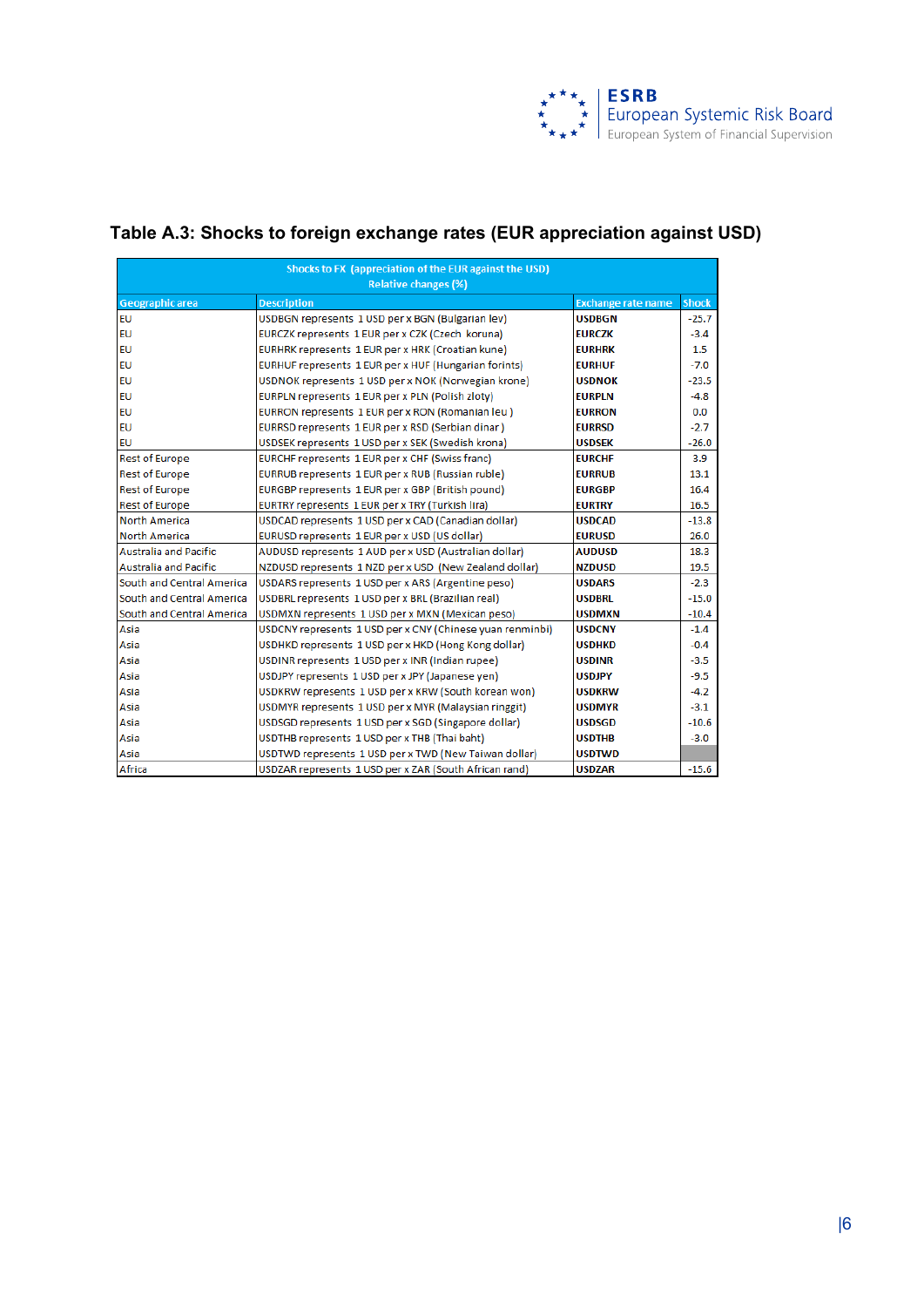

### **Table A.4: Shocks to foreign exchange rates (EUR depreciation against USD)**

| Shocks to FX (depreciation of the EUR against the USD)<br><b>Relative changes (%)</b> |                                                           |                           |              |  |  |
|---------------------------------------------------------------------------------------|-----------------------------------------------------------|---------------------------|--------------|--|--|
| <b>Geographic area</b>                                                                | <b>Description</b>                                        | <b>Exchange rate name</b> | <b>Shock</b> |  |  |
| <b>EU</b>                                                                             | USDBGN represents 1 USD per x BGN (Bulgarian lev)         | <b>USDBGN</b>             | 17.3         |  |  |
| <b>EU</b>                                                                             | EURCZK represents 1 EUR per x CZK (Czech koruna)          | <b>EURCZK</b>             | 4.0          |  |  |
| EU                                                                                    | EURHRK represents 1 EUR per x HRK (Croatian kune)         | <b>EURHRK</b>             | $-1.4$       |  |  |
| EU                                                                                    | EURHUF represents 1 EUR per x HUF (Hungarian forints)     | <b>EURHUF</b>             | 6.2          |  |  |
| <b>EU</b>                                                                             | USDNOK represents 1 USD per x NOK (Norwegian krone)       | <b>USDNOK</b>             | 18.0         |  |  |
| <b>EU</b>                                                                             | EURPLN represents 1 EUR per x PLN (Polish zloty)          | <b>EURPLN</b>             | 5.0          |  |  |
| EU                                                                                    | EURRON represents 1 EUR per x RON (Romanian leu)          | <b>EURRON</b>             | 0.8          |  |  |
| EU                                                                                    | EURRSD represents 1 EUR per x RSD (Serbian dinar)         | <b>EURRSD</b>             | $-2.3$       |  |  |
| <b>EU</b>                                                                             | USDSEK represents 1 USD per x SEK (Swedish krona)         | <b>USDSEK</b>             | 19.4         |  |  |
| <b>Rest of Europe</b>                                                                 | EURCHF represents 1 EUR per x CHF (Swiss franc)           | <b>EURCHF</b>             | $-4.2$       |  |  |
| <b>Rest of Europe</b>                                                                 | EURRUB represents 1 EUR per x RUB (Russian ruble)         | <b>EURRUB</b>             | $-10.6$      |  |  |
| <b>Rest of Europe</b>                                                                 | EURGBP represents 1 EUR per x GBP (British pound)         | <b>EURGBP</b>             | $-8.1$       |  |  |
| <b>Rest of Europe</b>                                                                 | EURTRY represents 1 EUR per x TRY (Turkish lira)          | <b>EURTRY</b>             | -5.7         |  |  |
| <b>North America</b>                                                                  | USDCAD represents 1 USD per x CAD (Canadian dollar)       | <b>USDCAD</b>             | 9.3          |  |  |
| <b>North America</b>                                                                  | EURUSD represents 1 EUR per x USD (US dollar)             | <b>EURUSD</b>             | $-17.9$      |  |  |
| <b>Australia and Pacific</b>                                                          | AUDUSD represents 1 AUD per x USD (Australian dollar)     | <b>AUDUSD</b>             | $-15.5$      |  |  |
| <b>Australia and Pacific</b>                                                          | NZDUSD represents 1 NZD per x USD (New Zealand dollar)    | <b>NZDUSD</b>             | $-14.8$      |  |  |
| South and Central America                                                             | USDARS represents 1 USD per x ARS (Argentine peso)        | <b>USDARS</b>             | 3.0          |  |  |
| South and Central America                                                             | USDBRL represents 1 USD per x BRL (Brazilian real)        | <b>USDBRL</b>             | 13.0         |  |  |
| South and Central America                                                             | USDMXN represents 1 USD per x MXN (Mexican peso)          | <b>USDMXN</b>             | 8.5          |  |  |
| Asia                                                                                  | USDCNY represents 1 USD per x CNY (Chinese yuan renminbi) | <b>USDCNY</b>             | 3.3          |  |  |
| Asia                                                                                  | USDHKD represents 1 USD per x HKD (Hong Kong dollar)      | <b>USDHKD</b>             | 0.4          |  |  |
| Asia                                                                                  | USDINR represents 1 USD per x INR (Indian rupee)          | <b>USDINR</b>             | 3.0          |  |  |
| Asia                                                                                  | USDJPY represents 1 USD per x JPY (Japanese yen)          | <b>USDJPY</b>             | 6.5          |  |  |
| Asia                                                                                  | USDKRW represents 1 USD per x KRW (South korean won)      | <b>USDKRW</b>             | 3.9          |  |  |
| Asia                                                                                  | USDMYR represents 1 USD per x MYR (Malaysian ringgit)     | <b>USDMYR</b>             | 3.9          |  |  |
| Asia                                                                                  | USDSGD represents 1 USD per x SGD (Singapore dollar)      | <b>USDSGD</b>             | 7.1          |  |  |
| Asia                                                                                  | USDTHB represents 1 USD per x THB (Thai baht)             | <b>USDTHB</b>             | 3.8          |  |  |
| Asia                                                                                  | USDTWD represents 1 USD per x TWD (New Taiwan dollar)     | <b>USDTWD</b>             |              |  |  |
| Africa                                                                                | USDZAR represents 1 USD per x ZAR (South African rand)    | <b>USDZAR</b>             | 16.1         |  |  |

Note: The grey cells indicate where data are not available. A positive figure indicates an appreciation of the first currency against the second.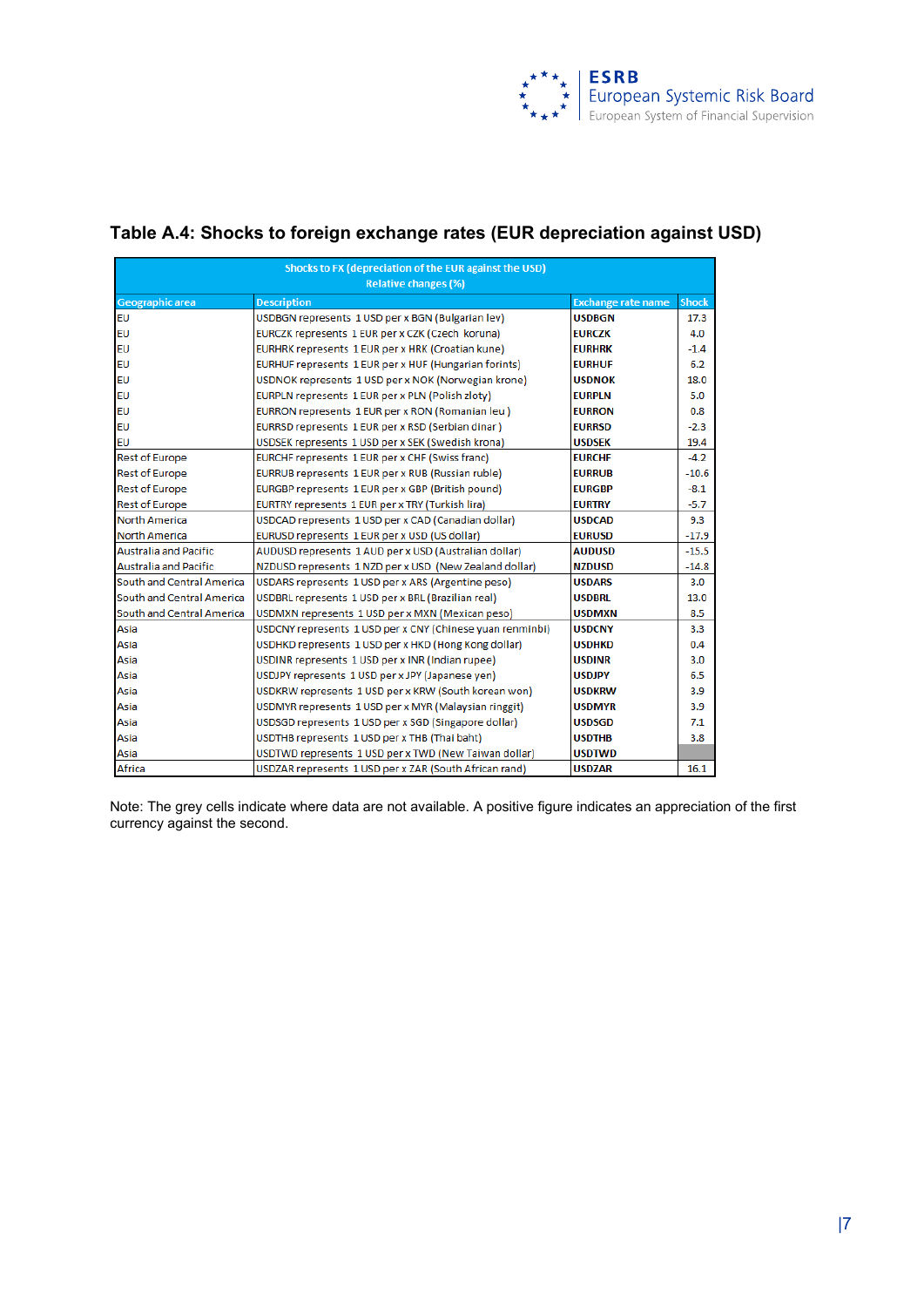

| Shocks to bid-ask prices of government bonds<br><b>Absolute changes (euro)</b> |      |      |      |           |  |
|--------------------------------------------------------------------------------|------|------|------|-----------|--|
|                                                                                | 3M   | 6M   | 1Y   | <b>2Y</b> |  |
| <b>Germany</b>                                                                 | 0.13 | 0.14 | 0.35 | 0.61      |  |
| <b>Spain</b>                                                                   | 0.82 | 1.02 | 1.61 | 1.64      |  |
| <b>France</b>                                                                  | 0.17 | 0.22 | 0.85 | 1.07      |  |
| <b>Italy</b>                                                                   | 0.87 | 1.03 | 1.48 | 1.51      |  |
| <b>Netherlands</b>                                                             | 0.13 | 0.14 | 0.35 | 0.62      |  |
| Other                                                                          | 0.42 | 0.51 | 0.93 | 1.09      |  |

#### **Table A.5: Shocks to bid-ask spreads**

# **Table A.6: Shocks to residential mortgage-backed securities (RMBS)**

| <b>Shocks to RMBS</b>         |            |     |     |            |  |  |
|-------------------------------|------------|-----|-----|------------|--|--|
| <b>Absolute changes (bps)</b> |            |     |     |            |  |  |
| Geographic area               | <b>AAA</b> | AA  | А   | <b>BBB</b> |  |  |
| <b>EU</b>                     | 247        | 276 | 284 | 329        |  |  |
| <b>North America</b>          | 279        | 331 | 333 | 379        |  |  |
| Asia                          | 242        | 283 | 295 | 331        |  |  |
| All                           | 256        | 297 | 302 | 346        |  |  |